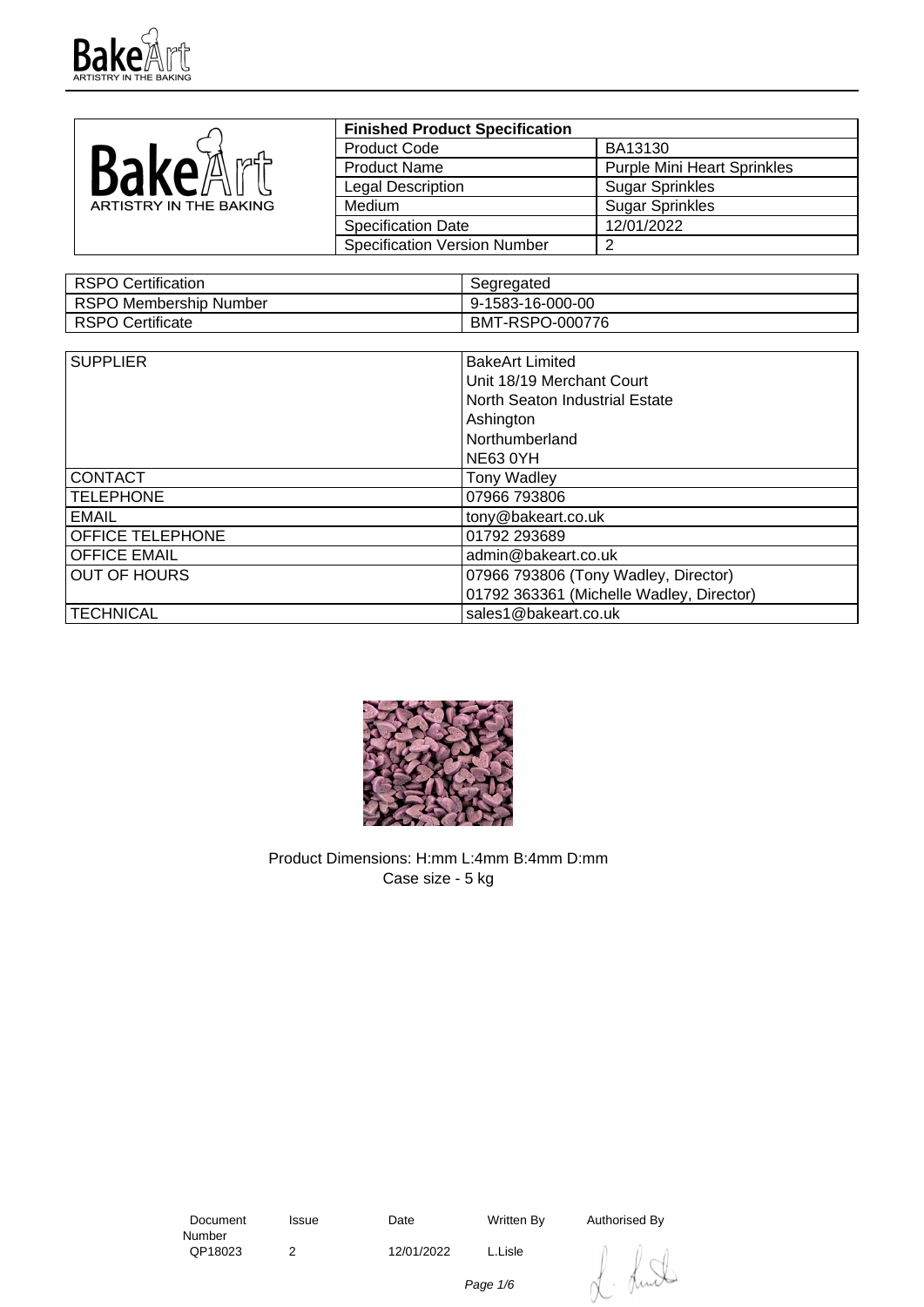

| <b>Full recipe</b>                            |                    |            |                                                |  |
|-----------------------------------------------|--------------------|------------|------------------------------------------------|--|
| <b>Ingredient Name</b>                        | <b>Function</b>    | %          | <b>Country Of Origin</b>                       |  |
| Sugar                                         | Base               | 73.704     | Belgium, The Netherlands,                      |  |
|                                               |                    |            | United Kingdom,                                |  |
| Derived from: Beet<br><b>Rice Flour</b>       | <b>Base</b>        | 6.09       |                                                |  |
|                                               |                    |            | Australia, Brazil,<br>Cambodia, Egypt, Greece, |  |
| Derived from: Rice. Not from                  |                    |            | Guyana, India, Kazakhstan,                     |  |
| GMO in accordance with Reg                    |                    |            | Myanmar, Paraguay,                             |  |
| (EC) No 1829/2003 and (EC) No                 |                    |            | Portugal, Puerto Rico,                         |  |
| 1830/2003 and their<br>amendments Heavy metal |                    |            | Russian Federation, Spain,                     |  |
| testing carried out on this                   |                    |            | Thailand, Turkey,                              |  |
| ingredient                                    |                    |            |                                                |  |
| Glucose Syrup                                 | Base               | 5.2845     | France,                                        |  |
| Derived from: Wheat (not<br>declarable)       |                    |            |                                                |  |
| Palm Oil                                      | Base               | 5.07       | Indonesia, Malaysia,                           |  |
|                                               |                    |            | Papua New Guinea,                              |  |
| Derived from:Palm (RSPO<br>SG)                |                    |            | Solomon Islands,                               |  |
| Vegetable Fat (Palm                           | <b>Base</b>        | 2.0325     | Brazil, Colombia,                              |  |
| Kernel, Palm Oil)                             |                    |            | Indonesia, Malaysia, Papua                     |  |
|                                               |                    |            | New Guinea,                                    |  |
| Derived from:palm kernel, palm<br>(RSPO-SG)   |                    |            |                                                |  |
| Water                                         | Base               | 2.03       | United Kingdom,                                |  |
|                                               |                    |            |                                                |  |
| <b>Invert Sugar Syrup</b>                     | Base               | 1.626      | The Netherlands,                               |  |
| Derived from: Beet                            |                    |            |                                                |  |
| E341 (iii) Tricalcium                         | Anti-caking agent  | 0.6705     | Germany,                                       |  |
| phosphate                                     |                    |            |                                                |  |
|                                               |                    |            |                                                |  |
| Derived from:Calcium                          |                    |            |                                                |  |
| FUNCTION anti-caking agent<br>Not declarable  |                    |            |                                                |  |
| E415 Xanthan Gum                              | <b>Thickeners</b>  | 0.60975    | Austria,                                       |  |
|                                               |                    |            |                                                |  |
| Derived from: Fermentation                    |                    |            |                                                |  |
| with Xanthomonas campestris                   |                    |            |                                                |  |
| E414 Gum Arabic                               | <b>Thickeners</b>  | 0.60975    | Sudan,                                         |  |
| Derived from: Vegetable                       |                    |            |                                                |  |
| Stems of Acacia Senegal                       |                    |            |                                                |  |
| E415 Xanthan Gum                              | <b>Stabilisers</b> | 0.5        | China,                                         |  |
|                                               |                    |            |                                                |  |
| Derived from: Xanthomonas<br>Campestris       |                    |            |                                                |  |
| E471 Mono - and                               | Emulsifier         | 0.4065     | Denmark,                                       |  |
| Diglycerides of Fatty Acids                   |                    |            |                                                |  |
|                                               |                    |            |                                                |  |
| Derived from:Palm (RSPO-SG)                   |                    |            |                                                |  |
|                                               |                    |            |                                                |  |
|                                               |                    |            |                                                |  |
|                                               |                    |            |                                                |  |
| Document                                      | Issue<br>Date      | Written By | Authorised By                                  |  |

Number<br>QP18023

2 12/01/2022 L.Lisle

L. Lund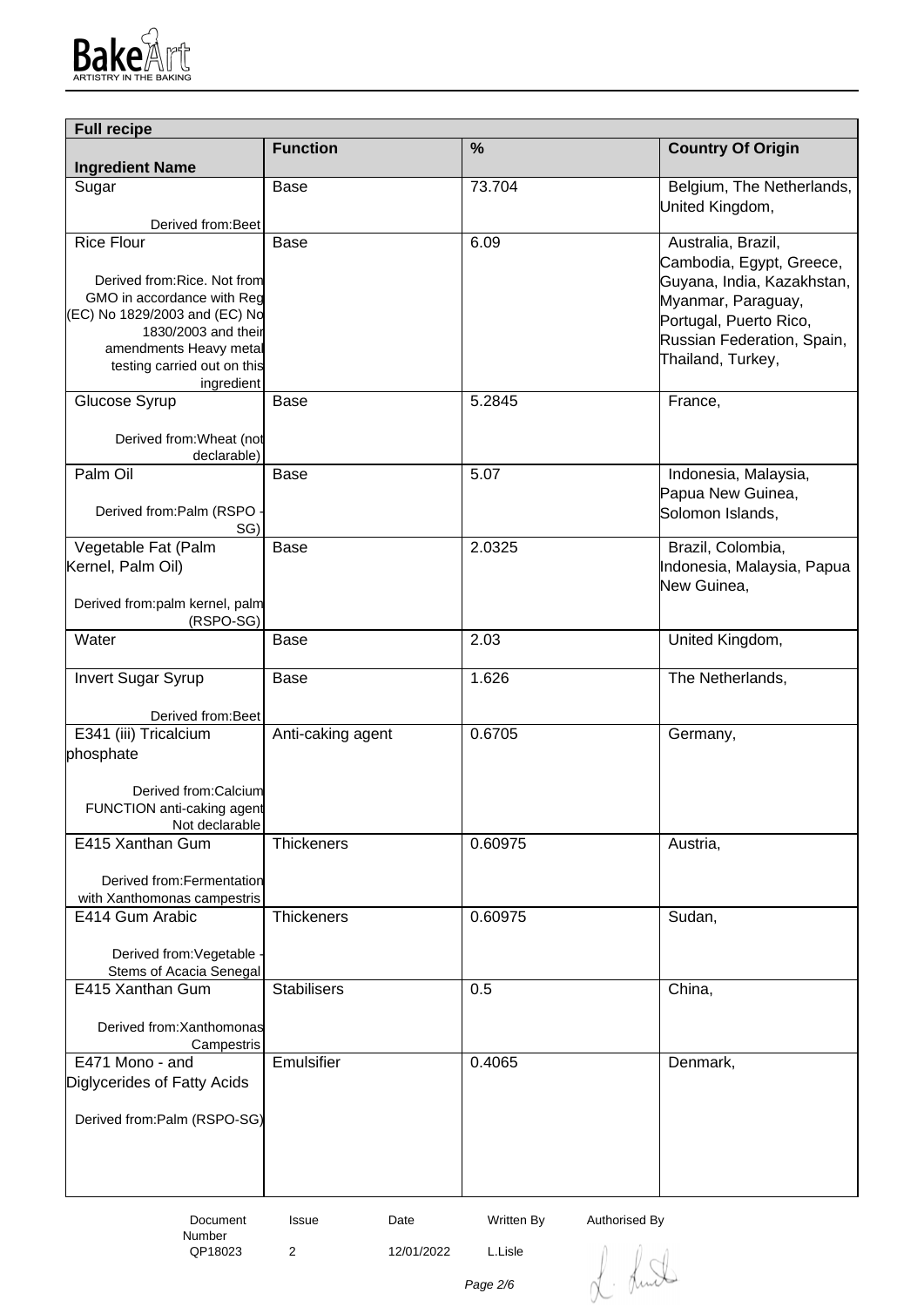

| E422 Glycerol                                               | Humectant                | 0.4065    | Germany,                      |
|-------------------------------------------------------------|--------------------------|-----------|-------------------------------|
| Derived from:Rapeseed. In                                   |                          |           |                               |
| accordance with Guideline EU                                |                          |           |                               |
| 1829/2003 and EU 1830/2003                                  |                          |           |                               |
| this product is free from                                   |                          |           |                               |
| obligatory declaration                                      |                          |           |                               |
| E162 Beetroot red                                           | Colours                  | 0.3535    | France,                       |
|                                                             |                          |           |                               |
| Derived from: Beta vulgaris L.                              |                          |           |                               |
| E163 Anthocyanins                                           | Colours                  | 0.195     | China,                        |
|                                                             |                          |           |                               |
| Derived from:Red Cabbage                                    |                          |           |                               |
| <b>Extraction method Aluminum</b>                           |                          |           |                               |
| Lake                                                        |                          |           |                               |
| Maltodextrin                                                | Carriers                 | 0.15      | Austria, Czech Republic,      |
|                                                             |                          |           | France, Germany, Hungary,     |
| Derived from: maize &/or potato                             |                          |           | Italy, Poland, Slovakia,      |
| <b>FUNCTION carrier Not</b>                                 |                          |           | Spain, The Netherlands,       |
| declarable                                                  |                          |           | United States,                |
| Maltodextrin                                                | Base                     | < 0.1%    | Belgium, The Netherlands,     |
|                                                             |                          |           |                               |
| Derived from:Potato                                         |                          |           |                               |
| E202 Potassium sorbate                                      | Preservatives            | < 0.1%    | China,                        |
|                                                             |                          |           |                               |
| Derived from: Scorbic acid &                                |                          |           |                               |
| Potassium Hydroxide. Sulphur                                |                          |           |                               |
| dioxide & sulphites ARE NOT                                 |                          |           |                               |
| (added) at concentrations of<br>more than 10mg/kg or 10mg/l |                          |           |                               |
| expressed as SO2                                            |                          |           |                               |
| E1520 Propan-1,2-diol;                                      | Carriers                 | < 0.1%    | France, Germany, Spain,       |
| propylene glycol                                            |                          |           | The Netherlands,              |
|                                                             |                          |           |                               |
| Derived from:Synthetic                                      |                          |           |                               |
| <b>FUNCTION carrier Not</b>                                 |                          |           |                               |
| declarable                                                  |                          |           |                               |
| E300 Ascorbic Acid                                          | <b>Acidity Regulator</b> | $< 0.1\%$ | China,                        |
|                                                             |                          |           |                               |
| Derived from:Corn - Certified                               |                          |           |                               |
| Non GMO FUNCTION acidity                                    |                          |           |                               |
| regulator Not declarable                                    |                          |           |                               |
| E330 Citric Acid                                            | <b>Acidity Regulator</b> | < 0.1%    | Austria, Belarus, Belgium,    |
|                                                             |                          |           | Belize, Czech Republic,       |
| Derived from: maize or molasse                              |                          |           | Egypt, El Salvador, Ethiopia, |
| (beet or cane) FUNCTION                                     |                          |           | France, Germany, Hungary,     |
| acidity regulator Not declarable                            |                          |           | India, Indonesia, Mexico,     |
|                                                             |                          |           | Poland, Romania, Russian      |
|                                                             |                          |           | Federation, Slovakia, The     |
|                                                             |                          |           | Netherlands,                  |
|                                                             |                          |           |                               |

## **Ingredients Declaration**

 Ingredients: Sugar, Rice Flour, Glucose Syrup, Palm Oil, Vegetable Fat (Palm Kernel, Palm Oil), Invert Sugar Syrup, Thickeners: Xanthan Gum, Gum Arabic; Colours: Beetroot, Anthocyanin; Stabilisers: Xanthan Gum; Emulsifier: Mono - and Diglycerides of Fatty Acids; Humectant: Glycerol; Preservatives: Potassium sorbate.

> Document Number<br>QP18023

2 12/01/2022 L.Lisle

Issue Date Written By Authorised By

dunt

Page 3/6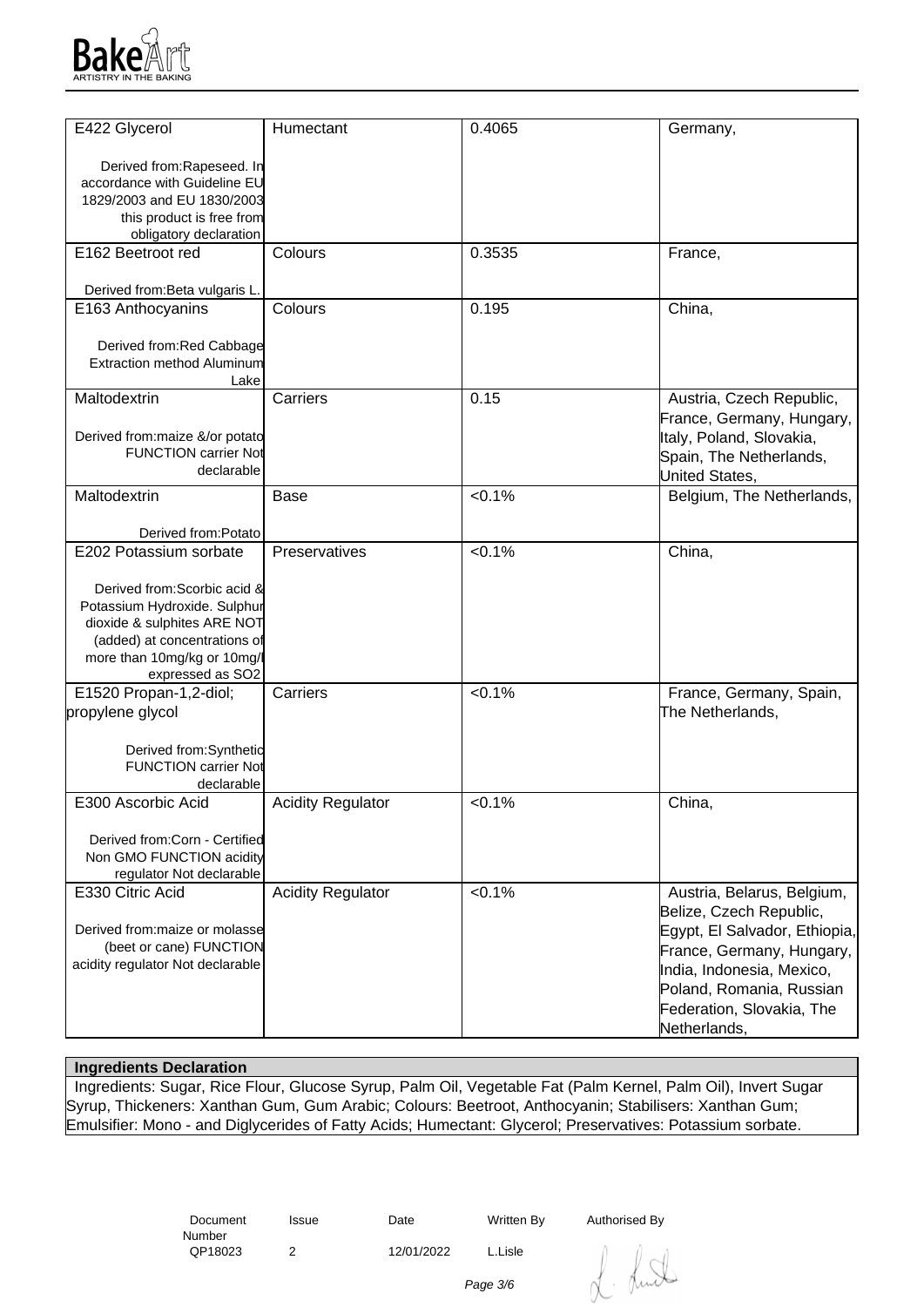

| <b>Allergy Information</b>                                      |  |                        |  |
|-----------------------------------------------------------------|--|------------------------|--|
| <b>Peanuts</b>                                                  |  | <b>Sesame</b>          |  |
| Fish                                                            |  | <b>Eggs</b>            |  |
| Soya                                                            |  | <b>Milk</b>            |  |
| Lupin                                                           |  | <b>Nuts</b>            |  |
| <b>Celery</b>                                                   |  | <b>Mustard</b>         |  |
| <b>Crustaceans</b>                                              |  | <b>Molluscs</b>        |  |
| <b>Cereals</b>                                                  |  | <b>Sulphur Dioxide</b> |  |
| + Product contains, +/- Product may contain, - Does not contain |  |                        |  |

| والمحدود والمسارات والمستحدث<br>----<br><b>Additional Information</b> |  |
|-----------------------------------------------------------------------|--|
|                                                                       |  |

| <b>Allergen Statement</b>           |  |
|-------------------------------------|--|
| This product is free from allergens |  |

| <b>Product Shelf Life:</b>                       |    |  |  |
|--------------------------------------------------|----|--|--|
| Maximum Life from date of manufacture: in months | 12 |  |  |
| Minimum Shelf Life on Delivery: in months        |    |  |  |
| Shelf Life Once Opened: in months                | ັ  |  |  |

| <b>Nutritional Information</b> |           |
|--------------------------------|-----------|
| Energy KJ                      | 1707.4    |
| <b>Energy Kcal</b>             | 402.9     |
| Fat                            | 7.1       |
| Fat (Saturated)                | 1.0       |
| of which mono-unsaturates 0.0  |           |
| of which polysaturates 0.0     |           |
| Carbohydrates                  | 84.2      |
| Sugars                         | 76.3      |
| of which polyols 0.0           |           |
| of which starch 0.0            |           |
| Protein                        | 0.5       |
| Sodium <sup>1</sup> 0.0        |           |
| Salt                           | 0.0       |
| Fibre 0.0                      |           |
| Moisture 0.0                   |           |
|                                | Ash $0.0$ |

 Document Number<br>QP18023

2 12/01/2022 L.Lisle

Issue Date Written By Authorised By

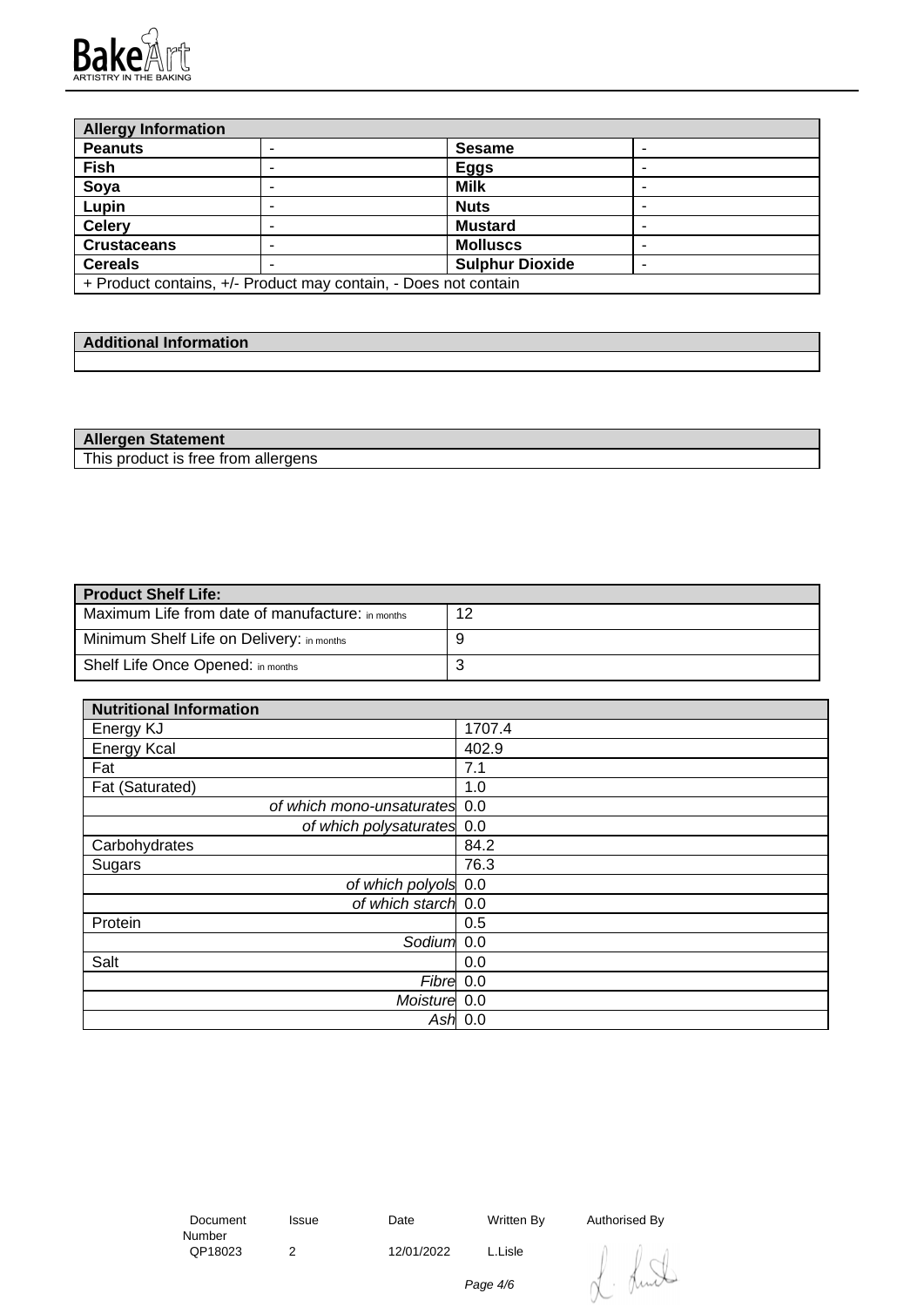

## **Recommended Storage Conditions**

Ambient storage in cool (15 - 20°C) dry conditions, protected from light and strong odours.

The natural colours used in this product are highly sensitive to light and temperature; the colour will change where variations to recommended storage conditions occur.

The natural colours used in this product are highly sensitive to pH; the colour will change where pH is < 5.5.

| <b>Packaging</b>         |                 |              |       |        |         |              |
|--------------------------|-----------------|--------------|-------|--------|---------|--------------|
|                          | <b>Material</b> | <b>Size</b>  | Guage | Weight | Qty per | Total weight |
| Component                |                 |              |       |        | back    | per pack     |
| Blue plastic   Polythene |                 | 419 x        |       | 31.4g  |         | 62.8g        |
| bags                     |                 | 686mm        |       |        |         |              |
| Sprinkle                 | Double          | $325$ mm $x$ |       | 266.8g |         | 266.8g       |
| Box                      | Walled          | $225$ mm $x$ |       |        |         |              |
|                          | Cardboard       | 125mm        |       |        |         |              |

| Palm Oil Percentage                         |      |
|---------------------------------------------|------|
| Total Palm Oil (%)                          | 6.38 |
| Total Palm Kernel (%)                       | l.13 |
| Total Palm Oil & Palm Kernel in product (%) | 7.51 |

| <b>Free From:</b>           |     |                            |     |
|-----------------------------|-----|----------------------------|-----|
| <b>Artificial Colours</b>   | Yes | <b>Artificial Flavours</b> | Yes |
| <b>Artificial Sweetners</b> | Yes | Preservatives              | No  |
| MonoSodiumGlutamate         | Yes | <b>Modified Organisms</b>  | Yes |
| Irradiated Ingredients      | Yes | <b>Hydrogenated Fats</b>   | Yes |

| <b>Suitable For:</b> |                           |                      |                                  |
|----------------------|---------------------------|----------------------|----------------------------------|
| Nut/Seed Allergy     | Yes                       | Lacto-Ovo Vegetarian | Yes                              |
| <b>Sufferers</b>     |                           |                      |                                  |
| Lactose Intolerance  | Yes                       | Vegetarians          | Yes                              |
| Coeliacs             | Yes                       | Vegans               | Yes                              |
| Kosher               | Yes without Certification | Halal                | <b>Yes without Certification</b> |

| Tariff Co<br>Code                                     |  |
|-------------------------------------------------------|--|
| , 99 91<br>-90<br>ገ4<br>$\overline{\phantom{a}}$<br>ີ |  |

2 12/01/2022 L.Lisle

Issue Date Written By Authorised By



Page 5/6